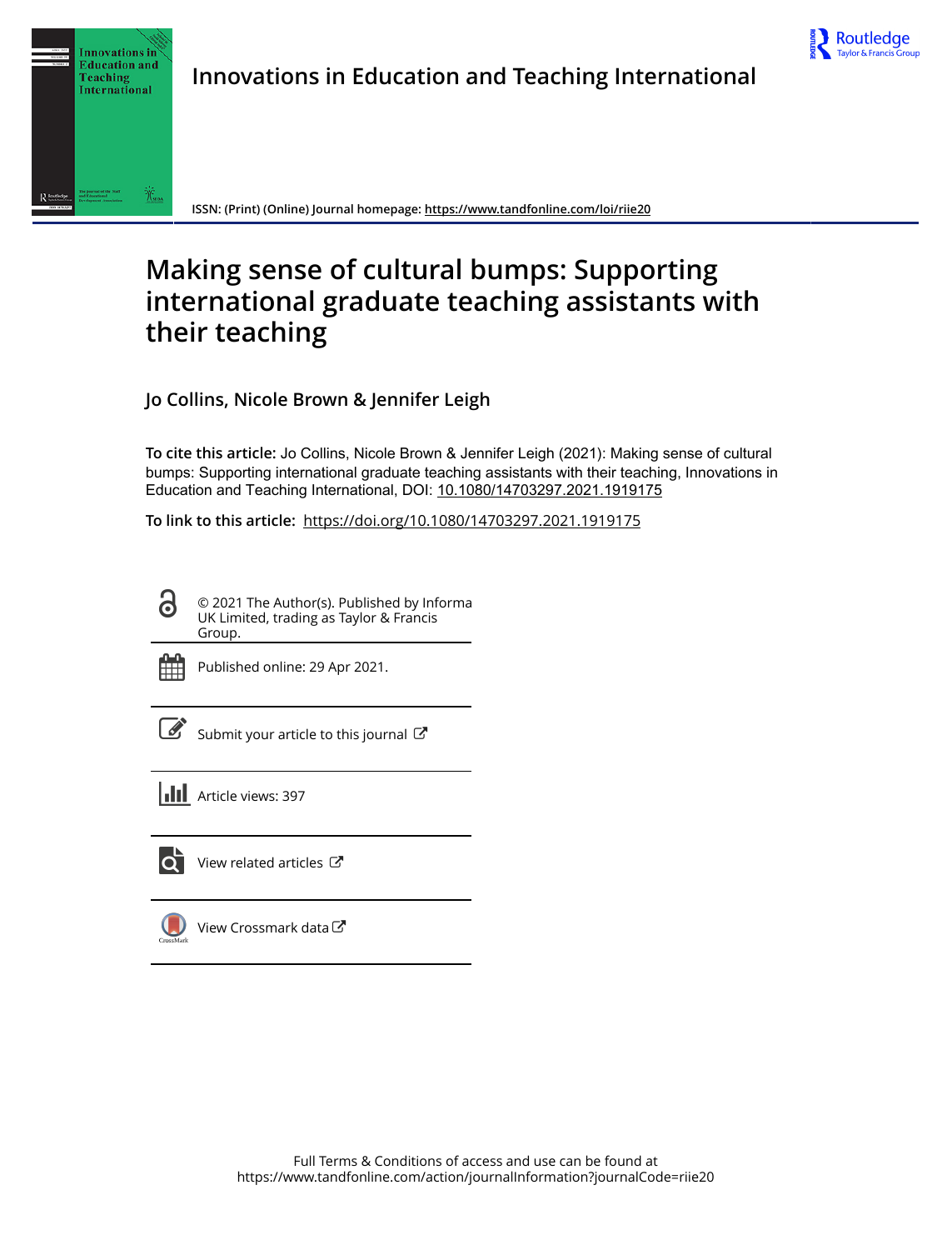## **a** OPEN ACCESS **a** Check for updates

Routledge Taylor & Francis Group

# **Making sense of cultural bumps: Supporting international graduate teaching assistants with their teaching**

Jo Colli[n](http://orcid.org/0000-0002-3307-452X)s **D**<sup>[a](#page-1-0)</sup>, Nicole Brown D<sup>[b](#page-1-0)</sup> and Jennifer Leig[h](http://orcid.org/0000-0002-3672-1462) D<sup>e</sup>

<span id="page-1-1"></span><span id="page-1-0"></span><sup>a</sup>The Graduate and Researcher College, University of Kent, Canterbury, UK; <sup>b</sup>Department of Culture, Communication and Media, UCL Institute of Education, London, UK; Centre for the Study of Higher Education, University of Kent, Canterbury, UK

#### **ABSTRACT**

This article reports on a study with over 100 Graduate Teaching Assistants (GTAs), 69 of whom were international GTAs. We explore their experiences of 'cultural bumps' in their transition into one UK University. Following the principles of practice-based enquiry, data collection combined interviews with data generated in workshops, including transcripts, fieldnotes, student feedback and LEGO® models. We focus on three themes of starting teaching, essay marking and classroom boundaries to explore 'cultural bumps' where GTAs experience adjustment stresses transitioning into UK higher education teaching. We connect 'cultural bumps' to challenges reconciling teaching and researcher roles for GTAs. We conclude with an agenda for research work to further develop our understanding of international GTAs' experiences.

#### **KEYWORDS**

GTAs; higher education teacher training; cultural bumps; practice-based enquiry; international

#### **Introduction**

<span id="page-1-5"></span><span id="page-1-4"></span><span id="page-1-2"></span>The importance of teacher training for Graduate Teaching Assistants (GTAs), both as induction into UK Higher Education (UKHE) (Muzaka, [2009\)](#page-10-0) and as long-term development (Chadha, [2015](#page-10-1); Sandi Urena et al., [2011\)](#page-11-0), is a topic of long-standing research interest (Beaton & Gilbert, [2013;](#page-10-2) Park, [2002;](#page-10-3) Winter et al., [2017](#page-11-1)). Our study concentrates specifically on where international GTAs experience 'cultural bumps' and 'adjustment stresses' (Wu & Hammond, [2011](#page-11-2)) to UKHE. 'Cultural bump' is an umbrella term to designate events and experiences where familiar cues cannot be used for interpretation due to a move from one culture to another. These 'cultural bumps', or discrepancies in understanding, lead to anxiety and insecurity.

<span id="page-1-7"></span><span id="page-1-6"></span>Previous studies show how GTAs can struggle to balance their identities as teachers and researchers (Park, [2002;](#page-10-3) Winstone & Moore, [2017](#page-11-3)). Our contribution lies in the focus on cultural bumps to examine the experiences of international GTAs. Our work points to cultural bumps and adjustment stresses emerging where international GTAs experience a disjunction between teaching and research identities. Arguably, much scholarship on postgraduate acculturation concentrates on placing students into one or another acclimatisation category to describe the experience of transition (e.g., Brown & Holloway,

<span id="page-1-3"></span>**CONTACT Jo Collins 2. J.P.Collins@kent.ac.uk <b>The Graduate and Researcher College, University of Kent, Canterbury** CT2 7NF, UK

<sup>© 2021</sup> The Author(s). Published by Informa UK Limited, trading as Taylor & Francis Group.

This is an Open Access article distributed under the terms of the Creative Commons Attribution-NonCommercial-NoDerivatives License (http://creativecommons.org/licenses/by-nc-nd/4.0/), which permits non-commercial re-use, distribution, and reproduction in any medium, provided the original work is properly cited, and is not altered, transformed, or built upon in any way.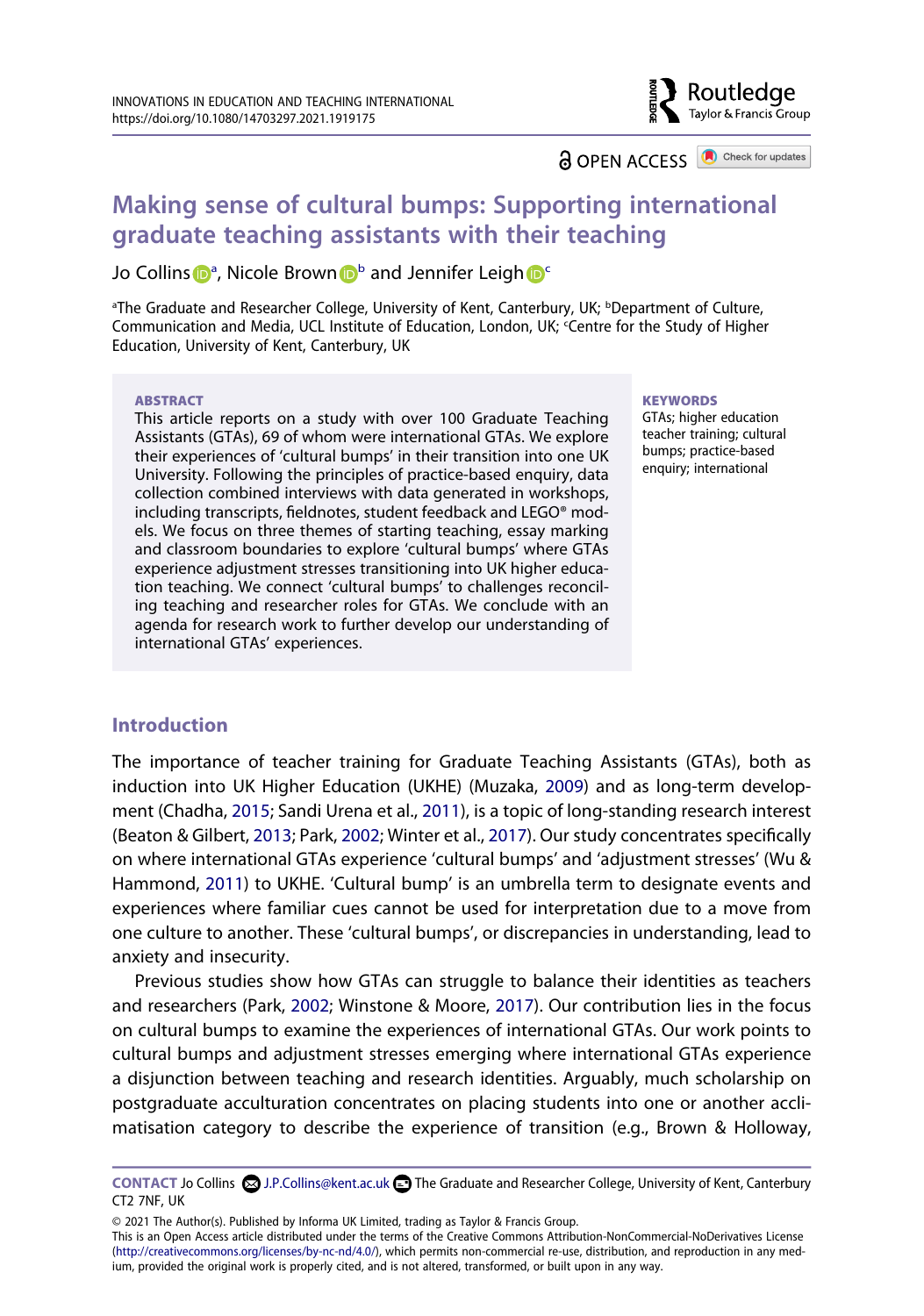[2008;](#page-10-4) Manathunga, [2014\)](#page-10-5). We suggest international GTAs' acculturation may occur differently between research and teaching roles.

International GTAs bring their own 'hidden' curricula with them (Elliot et al., [2016](#page-10-6), p. 739). Their transition includes navigating the formal curriculum and hidden codified knowledge, processes and assumptions in UKHE, in different arenas such as teaching and research. In this article, we argue that revealing tacit knowledge and navigating cultural bumps (Wu & Hammond, [2011\)](#page-11-2) need to be at the core of teacher training for international GTAs.

<span id="page-2-5"></span>We commence with a brief overview, our methodology and methods, and approach to data analysis before turning to reporting on our findings. We replicate the three-stage model of GTA development (Nyquist & Wulff, [1996\)](#page-10-7), where GTAs develop through 1) survival to 2) developing skills, to 3) focusing on outcomes. We echo this, presenting three themes of starting teaching, essay marking and classroom and teacher boundaries in relation to knowledge that may be unknown or unclear for GTAs. We then explain how supporting GTAs with their teaching means helping them overcome the cultural bumps they experience. We conclude with an agenda for research work to further develop our understanding of international GTAs' experiences.

#### **Background**

<span id="page-2-6"></span><span id="page-2-1"></span>Since 2000 a number of studies have sought to document the kinds of transitions that international postgraduates experience in UKHE (e.g., Brown & Holloway, [2008](#page-10-4); Elliot et al., [2016;](#page-10-6) Quan et al., [2016](#page-11-4)). Scholarship has emerged around the relationship between students' cultural backgrounds and learning preferences (De Vita, [2001](#page-10-8)). Other studies focus on the 'sojourner' experience, examining the temporary adjustment of international Master's and PhD students to new educational environments (Brown & Holloway, [2008](#page-10-4); Elliot et al., [2016](#page-10-6)). Yet other studies take an 'intercultural' focus on international doctoral students in supervision (e.g., Kenway & Bullen, [2003;](#page-10-9) Manathunga, [2014\)](#page-10-5). One thing these approaches have in common is a recognition of the 'cultural bumps', 'adjustments stresses' and 'loss of cues' (Wu & Hammond, [2011,](#page-11-2) p. 425) international students encounter in transitioning to new locales. Manathunga [\(2014\)](#page-10-5) terms this 'unhomeliness', Kenway and Bullen ([2003](#page-10-9)) use 'ambivalence'; Elliot et al. ([2016](#page-10-6)) use 'puzzlement'. However, there has been relatively little research into the specific adjustments of international GTAs (Collins, [2019](#page-10-10); Winter et al., [2017](#page-11-1)).

<span id="page-2-8"></span><span id="page-2-7"></span><span id="page-2-4"></span><span id="page-2-3"></span><span id="page-2-2"></span><span id="page-2-0"></span>A key facet of scholarship on acculturation is the emphasis on stress during sojourners' adjustments (e.g., Rogers & Ward, [1993\)](#page-11-5), linked strongly to students' self-perception of their successful integration (Redmond & Bunyi, [1993](#page-11-6)). In order to understand the acculturation of postgraduates, the theories above tend to categorise participants. Manathunga's [\(2014\)](#page-10-5) study develops three categories to understand intercultural supervisory interactions: transculturation, assimilation, and unhomeliness. Kenway and Bullen ([2003](#page-10-9)) offer six categories, which include Reinvention (forging new identities), Affirmation (fitting in) and Ambivalence (making adjustments to the host culture but experiencing dislocation from home and host culture). Brown and Holloway [\(2008\)](#page-10-4) meanwhile, see the shock of arrival resulting in three potential response pathways: multiculturalism, marginalisation, and segregation. Whilst these categories are useful in understanding different kinds of student responses to transitions in a new culture, we argue that for GTAs, a single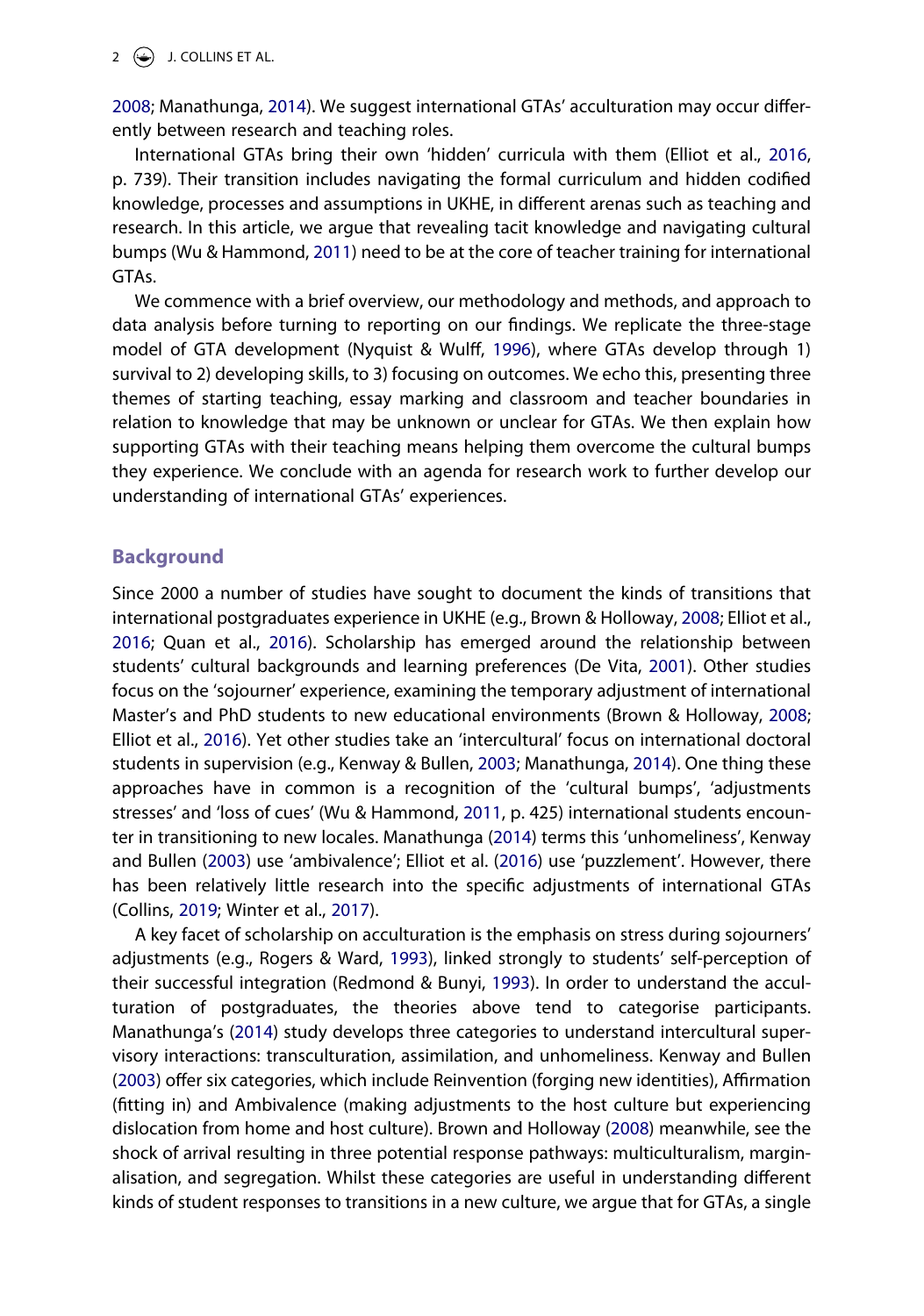category is insufficient. The different roles of researcher and teacher suggest acculturation potentially happens differently in different arenas.

<span id="page-3-4"></span><span id="page-3-3"></span><span id="page-3-2"></span><span id="page-3-1"></span>Academics have been understood to occupy a discrete labour market, experiencing international mobility differently than those in the general labour market (Bauder, [2012](#page-10-11)). Whilst institutional cultures play an important role in the experiences of transnational academics (Saltmarsh & Swirski, [2010\)](#page-11-7), provision of 'support' to acclimatise can be problematic (Pherali, [2011](#page-11-8)). If we bisect 'academics' into subgroups, scholarship shows that GTAs can feel marginalised by permanent lecturers (Muzaka, [2009](#page-10-0)). Nevertheless, programmes for professional development can be a part of ameliorating isolation for parttime teaching staff (Leigh, [2014\)](#page-10-12). Peer-to-peer interaction is crucial in learning (Vygotsky, [2012\)](#page-11-9). Evaluations of GTA training confirm the importance of interactive discussions and communication with peers in increasing self-efficacy (Young & Bippus, [2008](#page-11-10)) and contextualising learning (Bale & Moran, [2020\)](#page-10-13). We argue that peer-to-peer learning is essential in the training of international GTAs because it provides a space in which cultural bumps (and coping strategies) can be explored, and peer validation found.

#### <span id="page-3-5"></span><span id="page-3-0"></span>**Methodology**

#### *Research context and setting*

The project to support international Graduate Teaching Assistants was funded by the Staff Educational Development Association. Our initial survey of postgraduate teachers, (n = 162 GTAs, 52 Hourly Paid Lecturers, 44% and 28% response rates) found demand for workshops in core teaching skills. Some respondents felt overextended and atomised. As a consequence, we instituted a series of short activities offering a broad variety of input and training. Our data collection encompassed workshops and classroom-based activities as well as conventional interviewing. Students signed up voluntarily to workshops and were given an opportunity to opt into the research project.

#### *Participants*

Our cohort included 109 GTAs, (69 Tier 4 and EU GTAs). Our workshops had 89 attendances of which 49 (55%) were international or EU students. Overall, 57 attendances were by women (64%); 26 Humanities (29%), 43 Social Sciences (48%), 20 Sciences (23%), the latter broadly representative of the faculty proportions of PhD students. We interviewed 20 international GTAs (Figure S1, Figure S2, supplemental materials); 14 from Tier 4 countries, and 6 EU GTAs. 10 participants were female and 10 were male, and across the sample 7 GTAs worked and taught in the Sciences, 11 in the Social Sciences and 2 in the Arts and Humanities. All GTAs were educated to undergraduate standard or equivalent, and some had undertaken Master's level education abroad. The majority had prior teaching experience, mostly in home countries, some had also taught in other countries.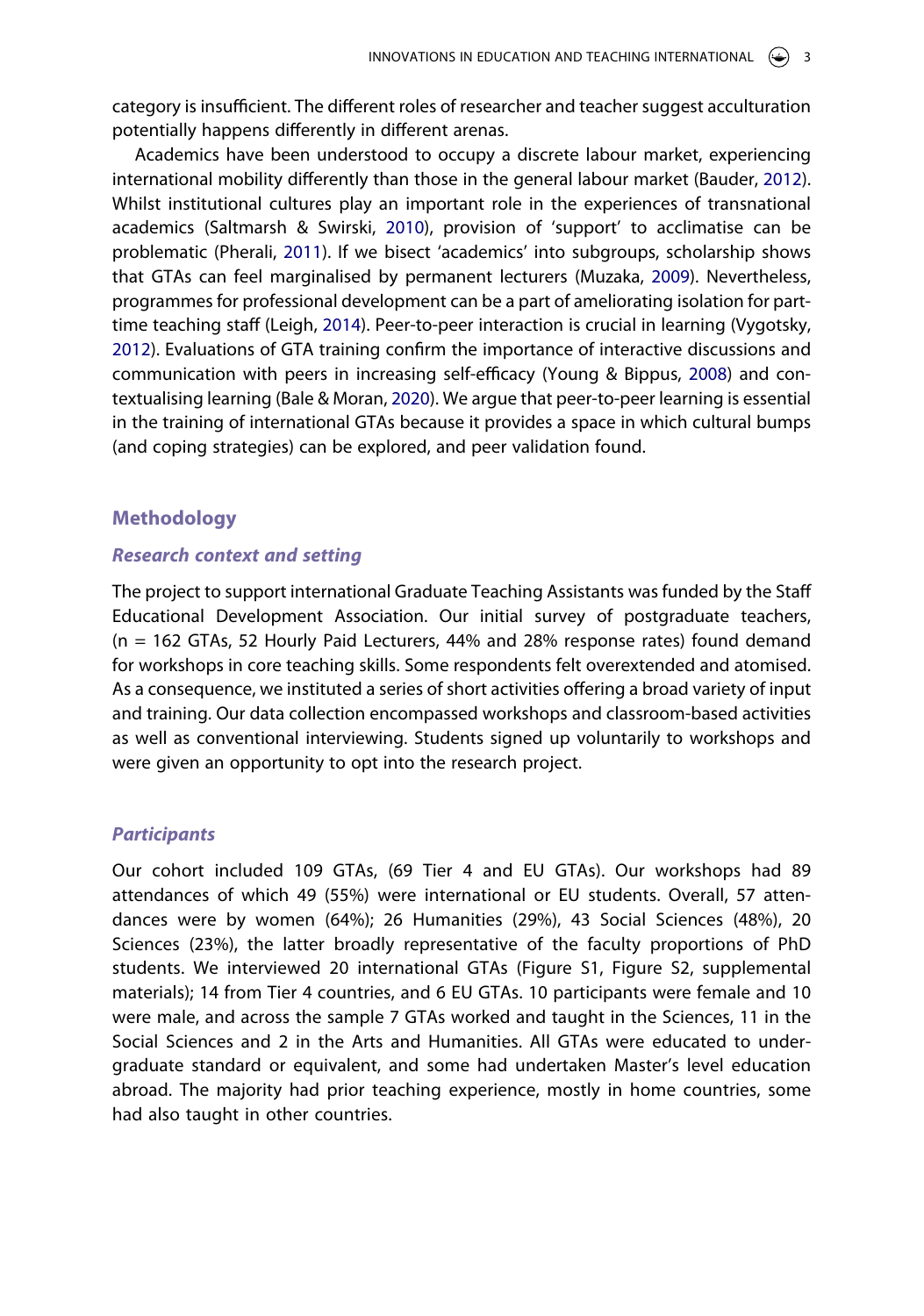#### *Data collection*

Prior to organising the workshops, we gained full ethical approval. Workshop attendees were informed about the dual purpose of the sessions: a training opportunity for postgraduate teachers and an opportunity for research. Attendees were provided with information sheets and consent forms to opt in. If they decided to not participate in the research, they were still able to attend and benefit from the workshops.

Given the context and scope of the workshop series as a practice-based enquiry, data collection was a dynamic process during the workshops and a scheduled event in the form of interviews. We collected data from eight (2–3 hour) workshops, which covered topics from becoming a teacher, questioning techniques, engaging a classroom, feedback and marking, planning, troubleshooting and work-life balance. These workshops have been consolidated into a toolkit (Collins et al., [2021](#page-10-14)).

<span id="page-4-1"></span>Nineteen of the hour-long interviews were conducted in person or over Zoom. The last interview (which coincided with the COVID-19 lockdown) was conducted over email. Each interview commenced with a reflective exercise where participants built with LEGO® bricks (face to face) or (virtually) created a timeline of their journey as a teacher. Participants were asked about their challenges transitioning into teaching, their teaching philosophy, and their community. The final data set therefore consists of interview transcripts, fieldnotes and transcripts of reflection sessions, LEGO® models and timelines, feedback from students via anonymous exit slips, session plans and annotated transcripts from sessions.

#### *Analysis*

In line with an interpretivist approach to research, we view data analysis as a conscious and subjective process of identifying themes drawing on the researchers' personal experiences. Analysis occurred through a number of collective, reflective stages. All our workshops except one had two researchers present, one collecting data and the other leading on teaching: our post-workshop reflections and collective project meetings fed into analysis. We jointly developed a toolkit of resources which also provided another level of analysis. An early draft of the findings and recommendations were subject to member validation by a small number of our participants.

<span id="page-4-2"></span><span id="page-4-0"></span>All data sets were coded using the iterative, inductive, semantic thematic analysis in its intended reflexive form (Braun & Clarke, [2006](#page-10-15), [2019\)](#page-10-16). Drawing on the three-stage model of GTA development (Nyquist & Wulff, [1996\)](#page-10-7), we established the three areas that seemed most impactful on the GTAs' experiences: starting teaching, essay marking and classroom and teacher boundaries. From the codes we also identified cultural differences and sensemaking processes as analytical 'hot spots' (MacLure, [2011\)](#page-10-17), which we used to further develop our theoretical and practical understanding of participants' experiences. We consciously applied Wu and Hammond ([2011\)](#page-11-2) notion of cultural bumps as an analytical lens.

#### **Findings**

Our findings are organised through three themes: starting teaching, essay marking, and classroom and teacher boundaries.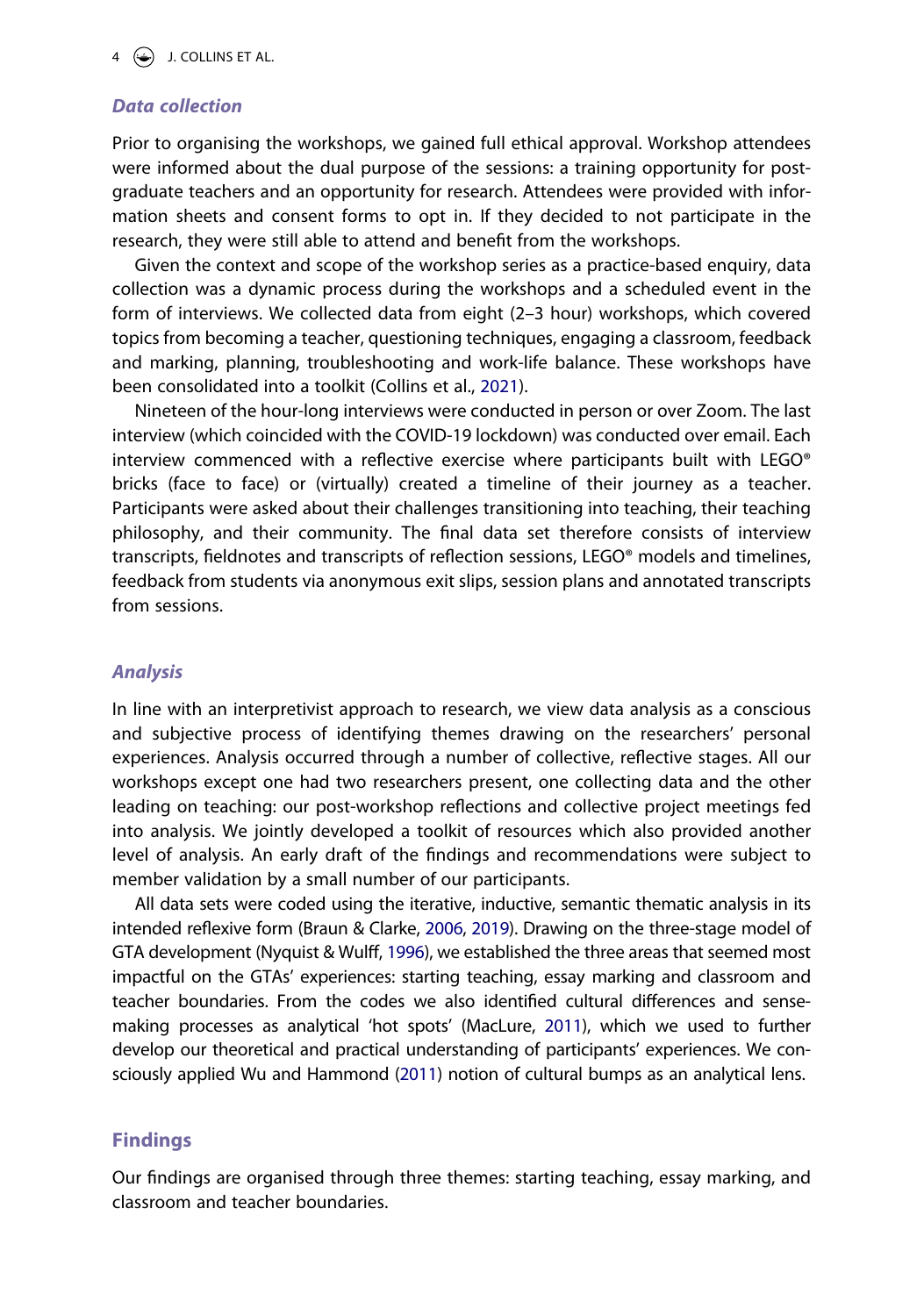#### *Starting teaching*

A number of international GTAs described feeling adrift initially. This related to not knowing what was expected of them, particularly in light of contrasts with teaching in their own countries. Some felt conscious of adjusting to English: e.g., pronunciation, speed and picking up the local dialect. GTAs' first teaching experiences were described as 'anxiety-driven', 'a bit scar[y]', having 'goose bumps', being 'very scared of not doing things properly', and infused with 'imposter syndrome' amidst cultural, educational and research adjustments. One GTA confessed to sleeping for only '2–3 hours' before their first seminar.

Starting teaching, occurring over time, was a layered and contradictory process. One GTA explained, '[w]hen I got here  $[...]$  I didn't have anyone to talk to about what to expect'. This resulted in a feeling of 'sinking' as there was so much to comply with (e.g., visa monitoring and module convenor lesson plans). For others feelings of fear and anxiety subsided quickly, and they began to develop their teaching identities. A key factor was the timing of training. For some, early inductions signified information overload, and teaching theories were forgotten; for others training by the second year was too late. Having the first term off was seen as a positive opportunity to adjust. It is also significant that most international GTAs had teaching experience in other countries. Although for some educational systems were different, they felt relatively at home in the classroom.

In our 'Becoming a teacher' workshop, we explored teaching challenges through Lego® model building. During this our researcher elicited cultural bumps from international GTAs. These included, repeatedly, navigating obstacles to understanding, e.g., 'the teacher engages the students, but has to take out the obstacles first to get to the student. To get this obstacle out you need to put a lot of planning into it'; 'so the alien [teacher] is passing down the knowledge [. . .] and there is an exchange [with students] as well'. Discovering different expectations of formality was also a theme: 'the atmosphere and environment are different [. . .] there's a kind of cultural enforcement in my country to be in formal [dress]'.

All the GTAs were asked to visualise their future teacher self, from the clothes they were wearing, to how they entered the classroom, to what the classroom looked like. GTAs articulated different configurations of meaning around how the visualisation activity made tacit aspects of teaching explicit, e.g., 'there were lots of sort eureka moments where I thought, ah I'd thought of that but I'd not sort of thought I should think about it.' The task was also one of a number of activities that challenged previous teaching styles GTAs had been exposed to. It also opened up a space to debate further the culturally and socially encoded differences in education.

#### *Essay marking*

For a number of international GTAs essay marking was a cause of anxiety, specifically the definitiveness of attributing a grade. They talked of the 'responsibility' and the 'human element' representing a challenge: 'when it comes to giving [. . .] some kind of indication, a mark, I'm like oh my god am I subjective?'. Some GTAs described different systems of grading in their home countries: 'I had no idea about what's a first class, a fail, a second, because both in the US and in Turkey [. . .] 100 is the highest'. In some countries, students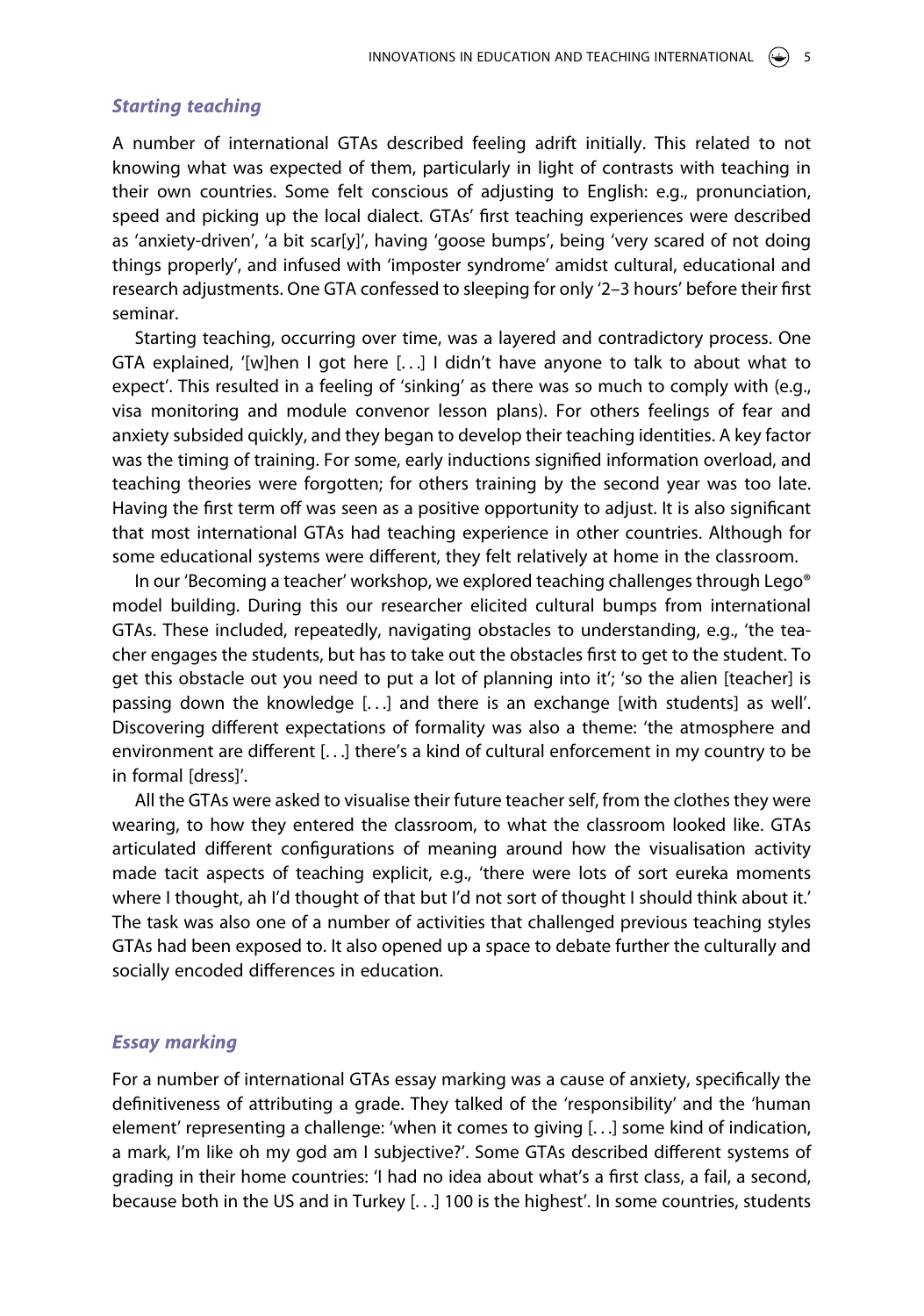were not assessed through essays, so giving written feedback was also a learning process: 'you can't say that, you can in Italian, but you can't do that here'. There were also some comments that signified the UK education system was perceived as hegemonic or bureaucratic. One GTA who supported international undergraduates suggested these students wanted to bring more of their home learning styles into essays, but they feel that they will be marked down for it. Another GTA, discussing The National Student Survey, suggested that all essays had to feature positive comments, regardless of quality.

Responsibility in marking also translated into workload which exceeded allocated hours. GTAs felt that to do marking properly, time needed to be spent on the students' work: 'I just wanted to write something that they would understand. So [. . .] the writing of the feedback actually took all day'. In spite of this, the international GTAs suggested that support, via training from their schools, had a positive effect – not on time allocations, but on students' grades. One GTA made a link between team marking and positive student evaluations of module. Two other GTAs explained that when Schools scaffolded the marking process there was a positive consequential effect on students' assignment quality and their resulting grade.

In our workshop on 'Assessment and Feedback' our participants were given 10 minutes to build towers, 1 m in height, in groups, with the materials provided. They were then asked to give feedback on other groups' towers. The exercise prompted some grading, some formative feedback, and discussions on how students do not learn from feedback. The exchange below follows this element of the discussion:

GTA: I can see why students don't care about the feedback they get with their mark, because they can't change it. [. . .]

NB: Exactly.

[Lots of people all talking suddenly. . .]

GTA: It feels like what becomes really important is if we can't give draft feedback [. . .] that we need to spend time in our seminars saying this is how we do the task, this is how we assess it, these are the criteria.

In interviews, one GTA stated that the support from her module convenor was invaluable 'when [the students] wrote their answers, those things were in their answers'. Another GTA was able to suggest improvements for a marking rubric: 'we got to be able to refine a template for the students to follow [. . .] we as people marking them can get through it much more efficiently'. Thus, where international GTAs are included in processes of course preparation and rubric design, student outcomes may be more positive, and GTA marking efficiency improved.

#### *Classroom and teacher boundaries*

Our interviews yielded a cluster of results where students' use of mobile phones in lessons linked to renegotiating understandings of how a classroom works in the UK context. These renegotiated understandings connected with how participants understood their teaching identities. International GTAs variously described undergraduates' use of mobile phones in lessons as 'distracting' and persistent. Responses to phone use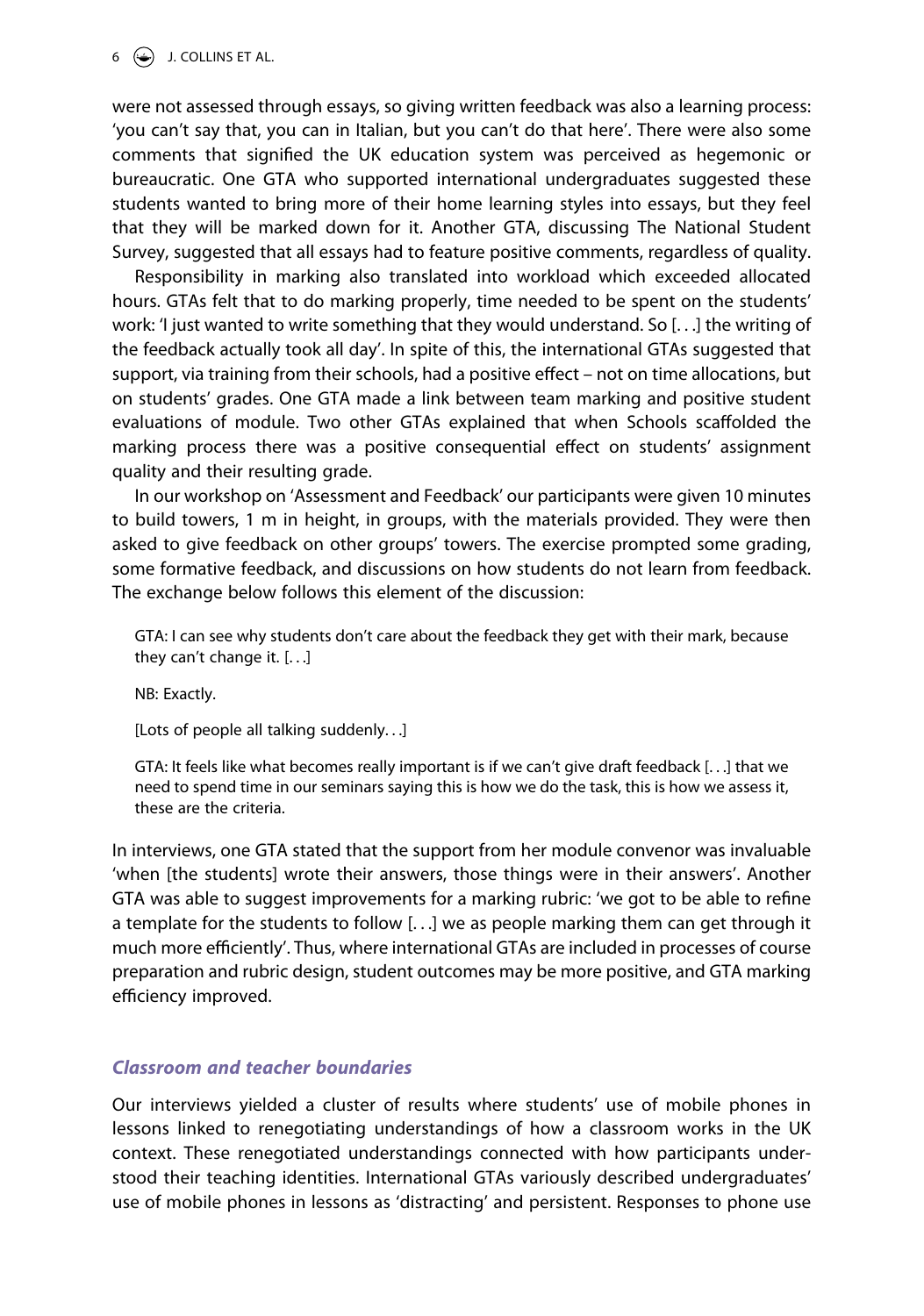in class linked to perceptions of how phones and learning were viewed in home cultures, or views on UK students. One GTA stated: 'In Ghana, being on your phone is not allowed, because when you are on your phone, I have that right to drag you away from the classroom'. Another felt that mobile phone use was effective terminated by adapting a formal style and 'taking charge of the class'. This contrasted with this GTAs' initial informal teaching stance based on teaching in their home country. Another GTA suggested that 'they haven't done their reading, they don't participate, they are on the phone all the time'. Here mobile phone use is equated with lack of student participation. In contrast, two other international GTAs suggested they absolutely accepted mobile phones in the classroom. Significantly, both these GTAs rejected what they characterised as 'hierarchical', teacher-centred models from their home cultures: 'I'm not going to ask you to put down your cellphone. If you respect the [. . .] space enough you will put down your cell phone and be attentive'.

Different conceptions of student engagement seemingly underpinned different understandings of whether the mobile phone is a distraction for passive students, or a tool in an active process of navigating learning. A key theme amongst GTAs in workshops and interviews was engaging disengaged students in the learning process. The theme of lack of student engagement was a cultural bump that impacted on how some of the GTAs talked about building their identities as teachers:

I was taught and trained in a very low-quality education system. [. . .] I studied in University without computers. [. . .] Students [here] not good [. . .] they think like a business, they don't understand okay, learn for themselves [. . .] they complain a lot, yeah it's not fair.

This is actually the fourth country that I've taught in [. . . learning] seems like a transaction here [. . .] some students cannot be engaged at all.

The implication here is that fees create a certain kind of student ('like a business', 'transaction'). These participants (and others) also hinted at being trapped or stuck due to lack in student engagement, e.g.: '[. . . I] always feel like I was trapped by others, like zebra [crossing. . .] where you must let other cross you'. Relatedly a perception emerged that students were more important to the University than teachers: '[you are] always stuck [. . .] in case of anything the University will always take the side of the student'.

Cultural bumps around classroom and teacher boundaries were also signalled by a fatigue. A number of GTAs mentioned being tired and lacking energy, specifically around speaking English, over-preparing, adjusting to the weather (overcoming illness), navigating bureaucracy, and having to remember terminology. Those who talked of being tired, stuck or trapped also revealed disjuncture between their teaching roles and research roles (one-third of our sample). This included teaching subjects unrelated to the PhD and trying to balance different responsibilities (see Figure S3, supplemental materials). Our workshops were spaces in which connections between teaching and researching identities could be forged. In 'Practical Planning', good teaching was aligned with good researching, 'good teaching is where you can take the walls away [. . .] in the student, where they can think bigger and actually connect the theories and ideas' (see also 'Work-life balance' for bringing teaching, researching and home life into balance, in Collins et al., [2021](#page-10-14), pp. 49–50).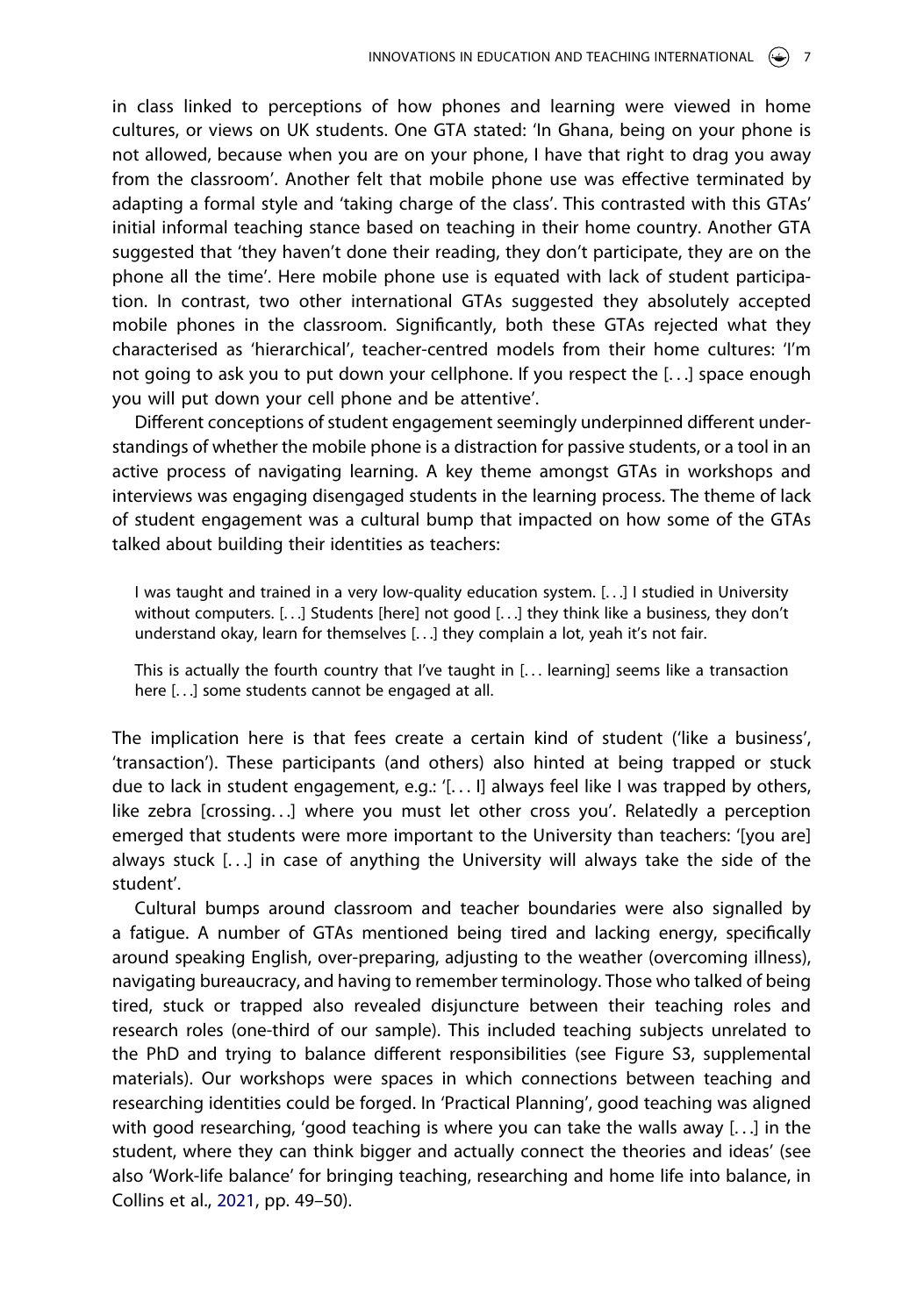#### **Discussion and conclusion**

This study contributes to emerging work in understanding the experiences of international GTAs (Collins, [2019;](#page-10-10) Winter et al., [2017](#page-11-1)) and how international GTAs navigate 'cultural bumps' (Wu & Hammond, [2011](#page-11-2)). Our findings show that cultural bumps are a significant element in the experience of international GTAs. Our contribution to scholarship extends discussion of cultural bumps to GTAs; seeks to reframe this discussion in terms of the layering of GTAs' identities as students and staff, teachers and researchers (Winstone & Moore, [2017\)](#page-11-3); and considers that different kinds of adjustments may be occurring in different contexts. Our findings showed that those who talked about cultural bumps – often designated through perceptions of tiredness or inertia – also indicated there were difficulties around reconciling the roles of teacher and researcher.

The three themes of starting teaching, essay marking and classroom and teacher boundaries highlight that cultural bumps revolve around the tacit knowledge embedded in the given teaching environment. For GTAs the contradictions and cultural bumps in teaching focussed around UKHE norms of formality and informality, seeking to understand how knowledge might be understood across different cultural backgrounds, adjusting to different expectations of assessment, and beginning to formulate a teaching identity in a new culture.

<span id="page-8-0"></span>Navigating these cultural bumps therefore means beginning to make sense of things in an ongoing process (Weick et al., [2005](#page-11-11), p. 415). In our workshops sense making involved excavating understanding of the 'tacit' knowledge within the formal, local learning culture (Blasco, [2015,](#page-10-18) p. 85). 'Local' or tacit knowledge and concomitant instructional styles may prove problematic as they do not overlap with the knowledge and learning styles of a diverse international cohort. Blasco ([2015](#page-10-18)) contends that a culturally inclusive pedagogy would educate international students about the purpose, practices and steps of different learning moments. Indeed, one international GTA made precisely this point: '[international students] come here and they don't see why they should be doing things [...] in a certain way.' We sought to make the 'tacit' explicit in the creative workshops by not only running certain activities, but also critically reflecting on their structure, their potential advantages and disadvantages, their inclusivity, and their meaning in different contexts (see Collins et al., [2021\)](#page-10-14).

<span id="page-8-2"></span><span id="page-8-1"></span>The students' exploration of UKHE in our workshops showed the process of testing cultural cues was not exclusively top-down or teacher-centred, but occurred collectively (Weick et al., [2005\)](#page-11-11). Navigating cues and building understanding was layered and complex, fostered communal knowledge, and was inflected by previous learning experiences as well as previous teaching experiences in home and other countries. Spaces such as workshops and other informal opportunities for navigating cultural bumps are crucial within University teacher training. Indeed, our workshops were open to home and International GTAs, regardless of whether they were undertaking an accredited professional development programme or not. Accredited programmes often rely on written assessments rather than tacit development of skills (Leigh, [2016](#page-10-19)), and are not always open to international students depending on their visa status. Our workshops were creative resources designed to enable GTAs to reflect on aspects of their teaching development and to learn skills, as well as the space to make sense of the cultural bumps they were experiencing in their journey.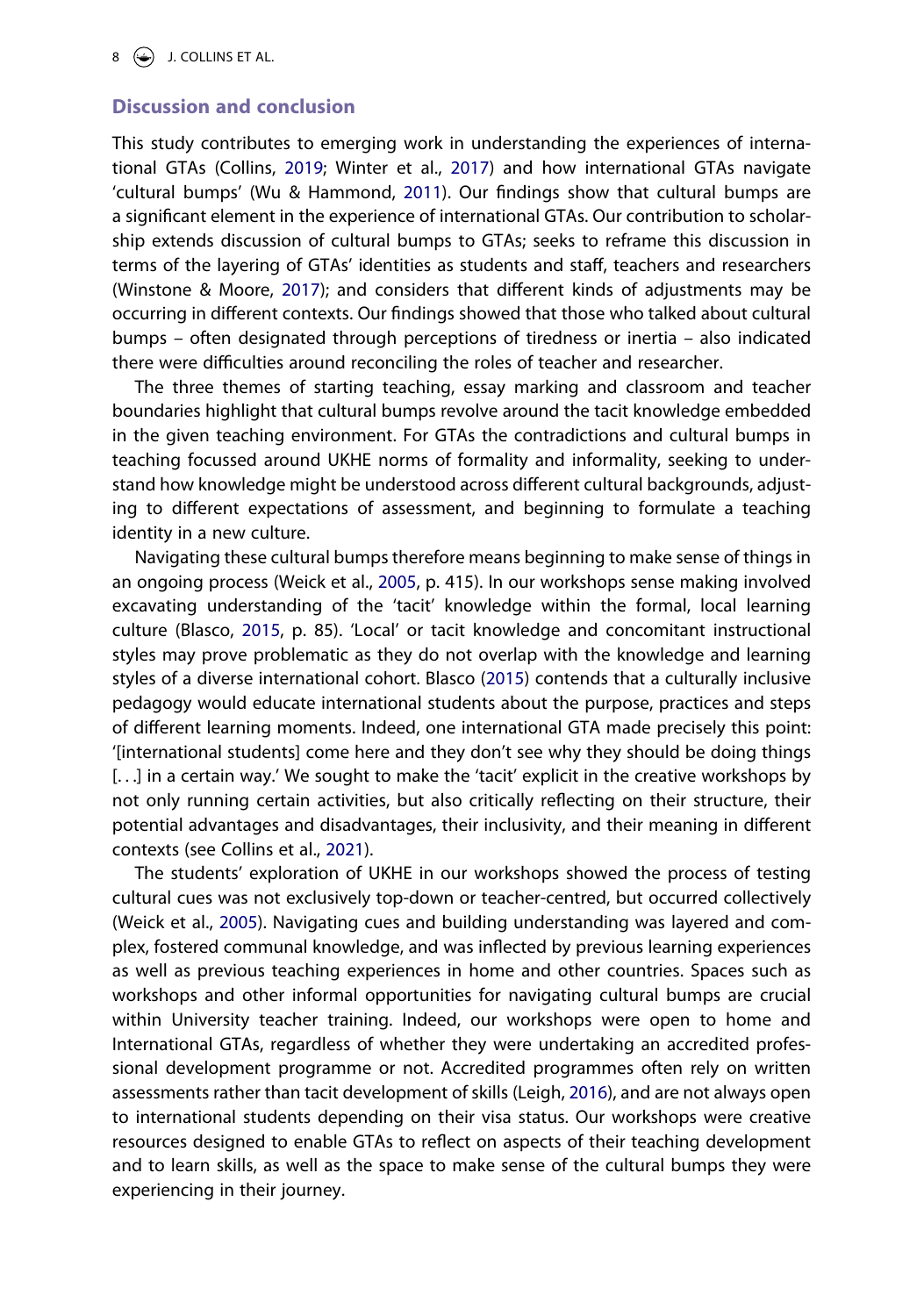Whilst our findings are relevant for understanding the experiences of the larger population of EU and Tier 4 GTAs, it is important to be conscious of the great variety in experiences across this diverse group. Most international GTAs had extensive teaching experience in their home countries and abroad, whilst a few had not taught before. All GTAs navigated UKHE in light of their own teaching and learning experiences. International GTAs constitute a significant global workforce (Beaton & Gilbert, [2013](#page-10-2)) and our findings are relevant to international GTAs teaching in contexts beyond their home countries. Arguably the richness of the qualitative data suggests that the value of this study lies in the enhancement of evidence around the cultural bumps international GTAs experience.

International GTAs did not only discuss cultural bumps. However, these experiences accounted for a significant element of GTA interviews. It is beyond the scope here to address evidence of racial micro-aggressions; cultural bumps in transitioning out of UKHE; difficulties navigating lack of autonomy in lesson material, compared to previous teaching experiences; and adjustments to teaching with peers from different cultures to name a few themes. Likewise, our workshop transcripts only include the audible and whole-class moments of discussion, rather than recording processes of informal sense-making occurring in GTA group discussions. Future work might seek to expand understanding in how cultural bumps are navigated by seeking more extensive exploration of how sensemaking occurs in workshops.

#### **Disclosure statement**

No potential conflict of interest was reported by the author(s).

#### **Funding**

Funding details: This work was supported by the Staff and Educational Development Association under Grant 2291;

#### **Notes on contributor**

Dr Jo Collins is Researcher Developer, GTA developer, and Coach at the University of Kent's Graduate and Researcher College. Her research encompasses doctoral emotion work, postgraduate wellbeing, and the transculturation of international postgraduates.

Dr Nicole Brown is a Lecturer in Education at UCL Institute of Education. Her research interests relate to physical and material representations and metaphors, research methods, and approaches to explore identity and body work.

Dr Jennifer Leigh is a Senior Lecturer in Higher Education and Academic Practice at Kent University's Centre for the Study of Higher Education. Her research interests centre around embodied experience, creative research methods and reflective practice.

#### **ORCID**

Jo Collins http://orcid.org/0000-0002-6526-6198 Nicole Brown **b** http://orcid.org/0000-0002-3307-452X Jennifer Leigh http://orcid.org/0000-0002-3672-1462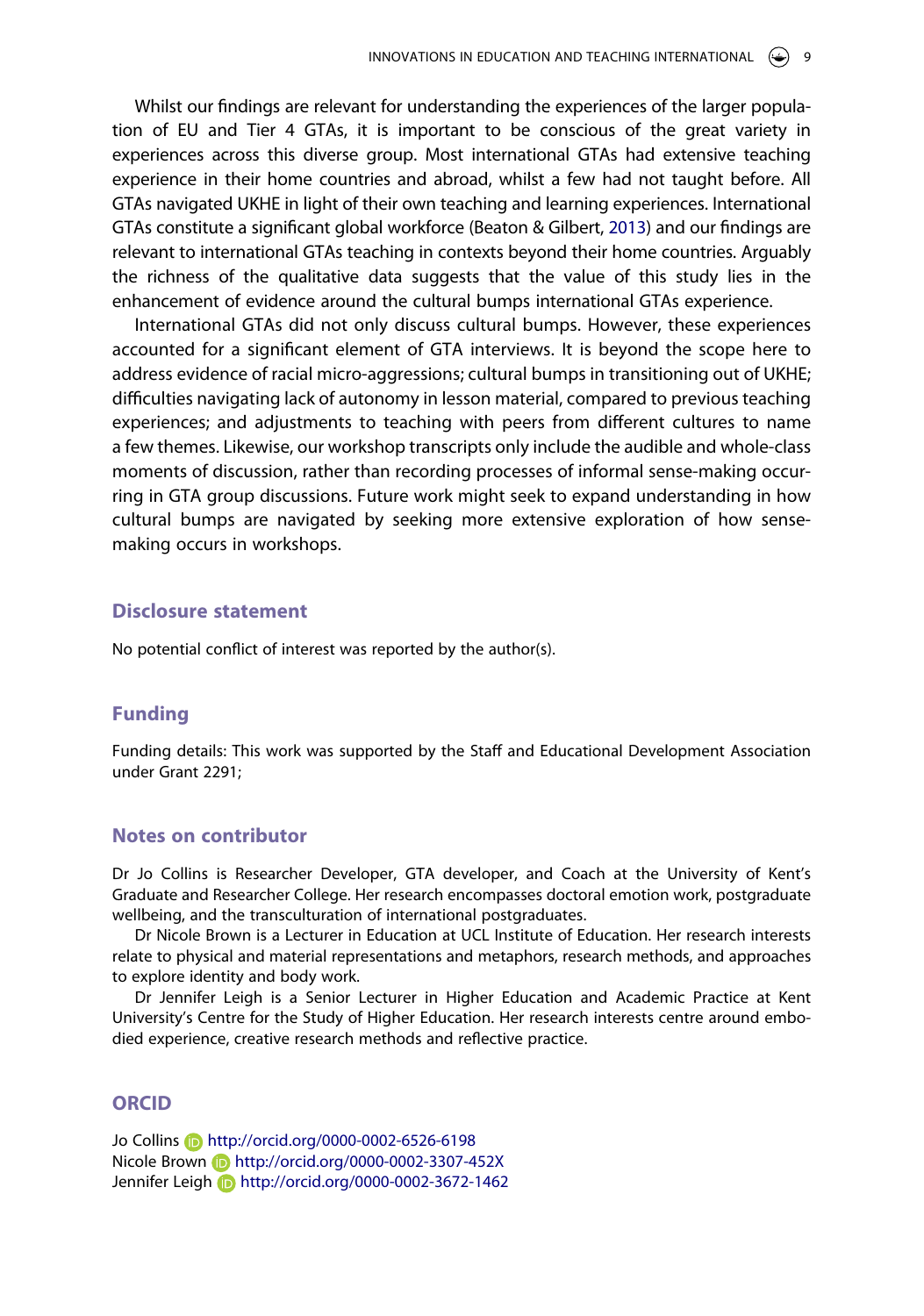10  $\bigcirc$  J. COLLINS ET AL.

## **References**

- <span id="page-10-13"></span>Bale, R., & Moran, H. [\(2020](#page-3-0)). Reflections on peer facilitation of graduate teaching assistant training. *Journal of Perspectives in Applied Academic Practice*, *8*(1), 157–162. [https://doi.org/10.14297/jpaap.](https://doi.org/10.14297/jpaap.v8i1.419) [v8i1.419](https://doi.org/10.14297/jpaap.v8i1.419)
- <span id="page-10-11"></span>Bauder, H. [\(2012](#page-3-1)). The international mobility of academics: A labour market perspective. *International Migration*, *53*(1), 83–96. <https://doi.org/10.1111/j.1468-2435.2012.00783.x>
- <span id="page-10-2"></span>Beaton, F., & Gilbert, A. ([2013](#page-1-2)). Developing effective part-time teachers in higher education. *Routledge*.
- <span id="page-10-18"></span>Blasco, M. ([2015](#page-8-0)). Making the tacit explicit: Rethinking culturally inclusive pedagogy in international student academic adaptation. *Pedagogy, Culture & Society*, *23*(1), 85–106. [https://doi.org/10.1080/](https://doi.org/10.1080/14681366.2014.922120) [14681366.2014.922120](https://doi.org/10.1080/14681366.2014.922120)
- <span id="page-10-15"></span>Braun, V., & Clarke, V. ([2006](#page-4-0)). Using thematic analysis in psychology. *Qualitative Research in Psychology*, *3*(2), 77–101. <https://doi.org/10.1191/1478088706qp063oa2>
- <span id="page-10-16"></span>Braun, V., & Clarke, V. ([2019](#page-4-0)). Reflecting on reflexive thematic analysis. *Qualitative Research in Sport, Exercise and Health*, *11*(4), 589–597. <https://doi.org/10.1080/2159676X.2019.1628806>
- <span id="page-10-4"></span>Brown, L., & Holloway, I. [\(2008\)](#page-1-3). The adjustment journey of international postgraduate students at an english university: An ethnographic study. *Journal of Research in International Education*, *7*(2), 232–249. <https://doi.org/10.1177/1475240908091306>
- <span id="page-10-1"></span>Chadha, D. [\(2015\)](#page-1-4). Evaluating the impact of the graduate certificate in academic practice programme. *International Journal for Academic Development*, *20*(1), 46–57. [https://doi.org/10.](https://doi.org/10.1080/1360144X.2014.940956) [1080/1360144X.2014.940956](https://doi.org/10.1080/1360144X.2014.940956)
- <span id="page-10-10"></span>Collins, J. [2019](#page-2-0). Towards postcolonial pedagogies: How graduate teaching assistants foster collectivism and transcultural classrooms. *Innovations in Education and Teaching International*, 1–11. (Published online). <https://doi.org/10.1080/14703297.2019.1702891>.
- <span id="page-10-14"></span>Collins, J., Brown, N., & Leigh, J. ([2021\)](#page-4-1). *Supporting international postgraduate teaching assistants: Resources toolkit*. University College London Open Access Resource. [https://open-education](https://open-education-repository.ucl.ac.uk//580/)[repository.ucl.ac.uk//580/](https://open-education-repository.ucl.ac.uk//580/)
- <span id="page-10-8"></span>De Vita, G. [\(2001\)](#page-2-1). Learning styles, culture and inclusive instruction in the multicultural classroom: A business and management perspective. *Innovations in Education and Teaching International*, *38*  (2), 165–174. <https://doi.org/10.1080/14703290110035437>
- <span id="page-10-6"></span>Elliot, D. L., Reid, K., & Baumfield, V. [\(2016](#page-2-2)). Hidden treasure: Successful international doctoral students who found and harnessed the hidden curriculum. *Oxford Review of Education*, *42*(6), 733–748. <https://doi.org/10.1080/03054985.2016.1229664>
- <span id="page-10-9"></span>Kenway, J., & Bullen, E. [\(2003\)](#page-2-3). Self-representations of international women postgraduate students in the global university 'contact zone'. *Gender and Education*, *15*(1), 5–20. [https://doi.org/10.1080/](https://doi.org/10.1080/0954025032000042112) [0954025032000042112](https://doi.org/10.1080/0954025032000042112)
- <span id="page-10-12"></span>Leigh, J. ([2014](#page-3-2)). "I still feel isolated and disposable": Perceptions of professional development for part-time teachers in HE. *Journal of Perspectives in Applied Academic Practice*, *2*(2), 10–16. [https://](https://doi.org/10.14297/jpaap.v2i2.105) [doi.org/10.14297/jpaap.v2i2.105](https://doi.org/10.14297/jpaap.v2i2.105)
- <span id="page-10-19"></span>Leigh, J. ([2016](#page-8-1)). An embodied perspective on judgements of written reflective practice for professional development in higher education. *Reflective Practice: International and Multidisciplinary Perspectives*, *17*(1), 72–85. <https://doi.org/10.1080/14623943.2015.1123688>
- <span id="page-10-17"></span>MacLure, M. [\(2011\)](#page-4-2). Qualitative inquiry: Where are the ruins? *Qualitative Inquiry*, *17*(10), 997–1005. <https://doi.org/10.1177/1077800411423198>
- <span id="page-10-5"></span>Manathunga, C. ([2014](#page-2-4)). *Intercultural postgraduate supervision*. Routledge.
- <span id="page-10-0"></span>Muzaka, V. ([2009](#page-1-5)). The niche of graduate teaching assistants (GTAs): Perceptions and reflections. *Teaching in Higher Education*, *14*(1), 1–12. <https://doi.org/10.1080/13562510802602400>
- <span id="page-10-7"></span>Nyquist, J. D., & Wulff, D. H. ([1996](#page-2-5)). *Working effectively with Graduate Assistants*. Sage.
- <span id="page-10-3"></span>Park, C. [\(2002\)](#page-1-6). Neither fish nor fowl? The perceived benefits and problems of using Graduate teaching assistants (GTAs) to teach undergraduate students. *Higher Education Review*, *35*(1), 30–42.